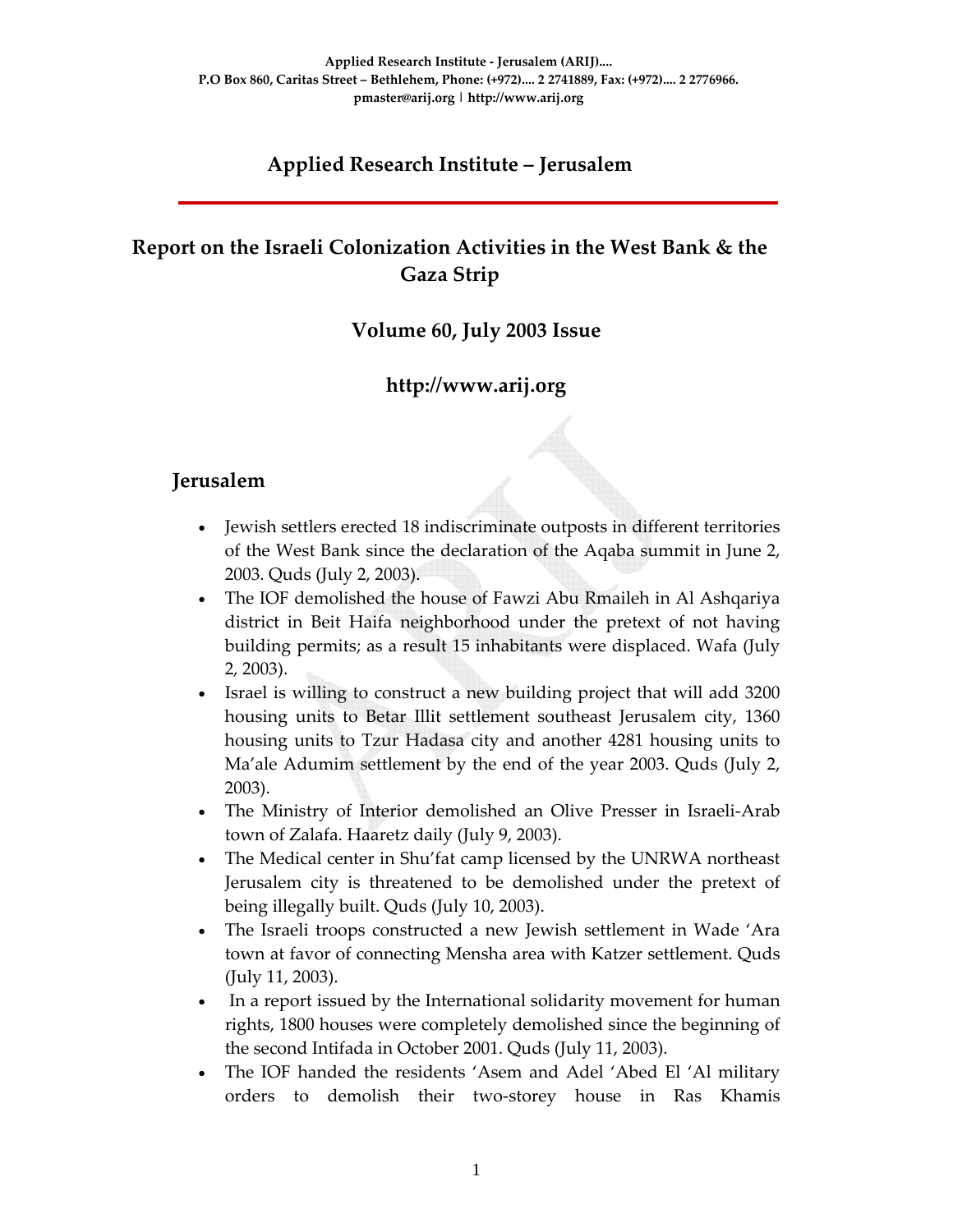neighborhood in Shu'fat camp under the pretext of not having building permits. Several families in Jabal Al Mukabbir, Sur Bahir and Al Sawahira Al Sharqiya southeast Jerusalem city were also handed military orders to demolish their houses for the same reason. Quds+ Wafa (July 15, 2003).

- The IOF destroyed a Gas station in Wad Qadum area to the south Jerusalem city which belongs to Isam 'Eid under the pretext of not having building permit. Wafa+ IPC (July 16, 2003).
- The Israeli occupation forces expropriated 136 dunums of lands owned by Palestinians in Sur Bahir village in the renowned area of Wade Al Hemss, south of the Occupied East Jerusalem to establish a segment of the apartheid Segregation wall, with a width of 40‐70 meters, stretching approximately 3 km length, as well as erecting fortified watch towers along the wall. Further 46 dunums of Palestinian‐owned lands of Abu Dis in east Jerusalem have been expropriated for the same purpose. IPC (July 27, 2003).
- In a report issued by the Human Rights center, 116 houses were completely demolished by the Israeli troops in the West Bank and Gaza Strip in the last six months. Quds (July 27, 2003).
- Jerusalem center for the Social and Economical rights announced that hundreds of alarms were handed to residents in the southern, eastern and northern areas of Jerusalem city to demolish their houses, of which, 36 alarms to residents of Shu'fat camp. The reason behind this demolishing campaign is either to expand one of two settlements Pesgat Zeev and Abu Ghneim (Har Homa) settlements or to continue the Separation Wall constructions. Quds (July 27, 2003).
- The Palestinian National information Center issued a report showing 637 houses were destroyed, 1120 dunums were razed and 12313 trees were uprooted during the month of June. Quds (July 28, 2003).
- The IOF demolished the second floor of the two-storey house owned by Musa Al Selfeti in 'Ein Al Foqa district in Silwan south of Jerusalem under the pretext being unlicensed. Al Ayam+ Quds+ Wafa+ IPC (July 30, 2003).
- According to PEACE NOW studies, only 8 outposts were dismantled by the IOF in the West Bank since Aqaba summit in June 2003, while 12 new outposts were erected 4 of which were dismantled. Peace now+ Quds (July 30, 2003).
- 30 houses are threatened to be demolished in Al Sal'a neighborhood in Jabal Al Mukabbir south of Jerusalem at favor of erecting a bypass road for the Separation Wall process; meanwhile, six of those houses are to be demolished in the coming days. Wafa (July 30, 2003).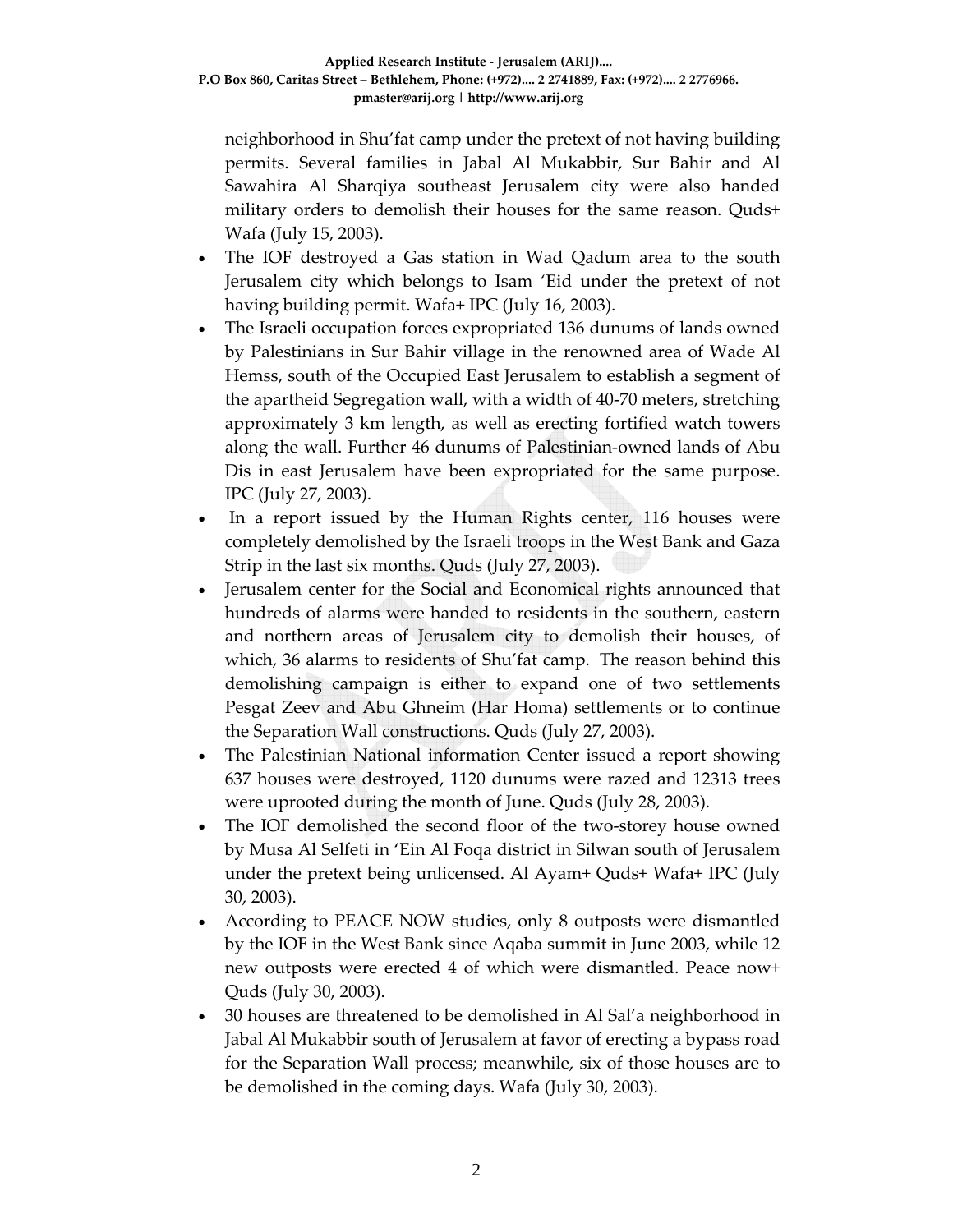### **Jenin**

- The Israeli bulldozers razed wide areas of agricultural lands cultivated with Vegetables in Marj Bin 'Amir Area in the north. The lands belong to farmers from Burqin village. Wafa (July 5, 2003).
- The IOF are willing to erect a new bypass road that will connect Salim military base in the north with Al 'Arqa village. According to this Israeli plan, a number of Palestinian villages like 'Anin, Al Taybeh, Rummana and Zububa villages will be completely isolated. Quds (July 11, 2003).

### **Tulkarm**

- The IOF handed Farmers of Baqa Esh Sharqiya village military orders to evacuate 100 dunums of lands cultivated with Olive and Almond trees in order to erect a military fence near the Green Line borders. Wafa (July 5, 2003).
- The IOF handed farmers of Qaffin, Nazlet Issa, 'Allar and Zeita villages north of Tulkarm military orders to confiscate 424 dunums of agricultural lands at favor of the Separation Wall. Wafa (July 10, 2003).

### **Nablus**

- The IOF relinquished the Indiscriminate Shalim neighborhood near Allon Moreh settlement in Nablus. Quds (July 11, 2003).
- A group of Jewish settlers erected a new outpost on Palestinian lands in Salem village, to the east of Nablus City. IPC (July 12, 2003).

### **Hebron**

- The IOF started erecting a new bypass road on the 54 dunums that were confiscated from Dura lands at favor of connecting Nahal Negohot settlement with the borders of the green line. More than 400 Olive and Almond trees were uprooted by this violation. The lands belong to Abu Sharar, Al Swaiti and Abu 'Atwan families. Wafa (July 7, 2003).
- The Israeli bulldozers continued razing the agricultural lands north of Qiryat Arba' settlement to expand the settlement borders. Moreover, a group of Jewish settlers razed 5 dunums of lands and seized almost 80 Olive trees from Da'na and Jaber families. Quds (July 9, 2003).
- Some Jewish settlers under the protection of the Israeli troops forced the landlords of Al Ramadin district to leave their lands under the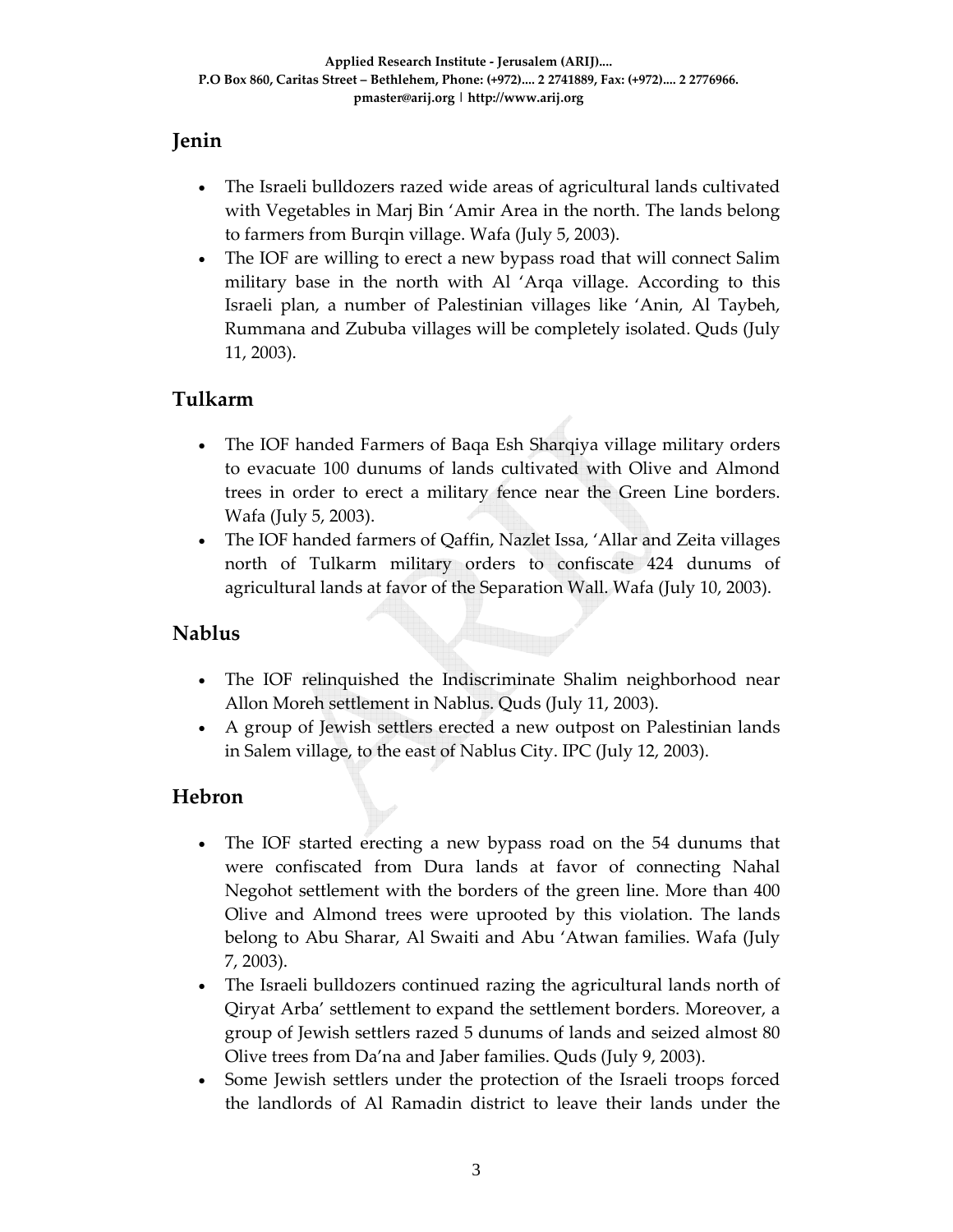threat of weapons. The lands belong to Ahmad 'Awad Al Sh'our and Musa Al Sh'our. Wafa (July 9, 2003).

- The IOF fenced the area leading to the Ibrahimi Mosque and Al Salaymeh district in Hebron. Quds (July 12, 2003).
- The IOF took over the house of Kaied Shaker located to the west of Nahal Negohot settlement in Dura village. In addition, a number of Israeli bulldozers uprooted hundreds of Olive trees owned by Al Hashish and Al Siwati families at favor of the new bypass road that connects the Green Line with Nehal Negohot settlement. Quds (July 14, 2003).
- The IOF fenced a three dunums land located to south of Kharesina settlement and belong to Said Da'na. Quds (July 14, 2003).
- A group of Jewish settlers stretched their colonial activities against Palestinian properties in Hebron and fenced 10 dunums of land and uprooted a number of Olive trees in the area in order to expand the borders of Qiryat Arba' settlement. Moreover, the Israeli setters also took over 11 dunums of lands owned by Samih Da'na. Quds (July 17, 2003).
- The IOF took over 15 commercial stores in Beit Romano outpost in the old city of Hebron which belong to Abu Rajab, Al Tabakhi, Abu Zaina, Al Shwaiki and Al Qaisi families. Quds (July 22, 2003).

### **Bethlehem**

- The IOF handed citizens of Umm Rukba district south of Al Khadr village military orders to confiscate their lands at favor of expanding Efrat settlement. Wafa (July 10, 2003).
- Settlers of Betar Illit settlement continued their aggression against the Palestinian lands in Nahalin village and confiscated 400 dunums of agricultural lands owned by Abu Ghayada, Fanoun, Zaid, Abu Mustafa, Al Nis and Sawad families to erect a new bypass road that will pass through Betar Illit settlement to connect Khalit Skeik and Qarnet Al Maghayer villages. Al Ayam (July 29, 2003).
- A group of Jewish settlers and under the protection of the IOF confiscated hundreds of dunums of lands in Al Nahla, Abu Njam and Khalail Al Luz villages at favor of expanding Efrat settlement built on lands of Al Khadr village to the west of Bethlehem district. Al Ayam (July 31, 2003).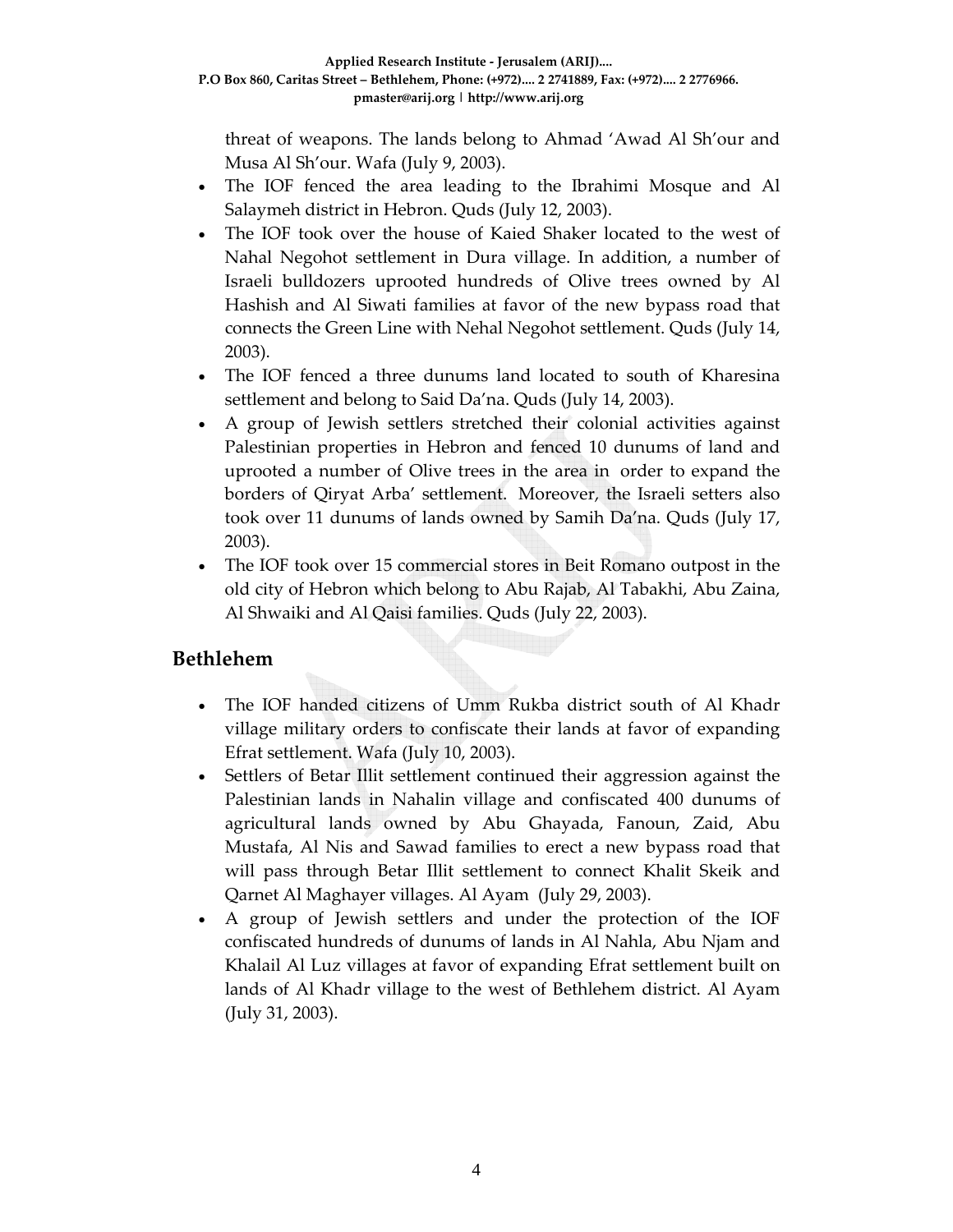#### **Gaza**

- A Total of 40 houses were demolished in Beit Hanun city since May 2003 till the withdrawal of the IOF in the 30th of June 03. Quds (July 1, 2003).
- The IOF continued erecting a 3km length and 8m width bypass road over 200 dunums of lands on the northern side of Meraj settlement in Rafah governorate. The lands belong to Al Masri, Al Najar and Al Sha'ir families. Wafa (July 1, 2003).
- The Ministry of agriculture announced that since May 21 till June 2003 the Israeli bulldozers razed 1179 dunums of lands and uprooted 41000 Citrus trees, 2370 Olive trees, 1856 Fruit trees and 50 Palm trees. Quds (July 3, 2003).
- The Israeli bulldozers razed 6 dunums of lands cultivated with Olive and Palm trees in Deir El Balah, owned by Ahmad Muhammad Al 'Azayza. They also uprooted a number of Olive trees owned by Jum'a El Luh, 'Eid El Jeyawi and Khalil Sweidan. Quds (July 4, 2003).
- The IOF staged into Tel Zu'rub district in Rafah and razed 10 dunums of agricultural lands and uprooted 100 Olive and Palm trees. Quds (July 6, 2003).
- The Israeli occupation forces constructed a military watch point- 5 meters high‐near Al Tufah checkpoint west of Khan Yunis camp. Wafa (July 7, 2003).
- The IOF demolished the house of Tal'at Abu Hamza in block (J). in Rafah near the Palestinian‐Egyptian borders. Quds (July 11, 2003).
- The IOF destroyed a three-storey house in Rafah city, to the south of Gaza strip; first time since cease‐fire declaration. Haaretz daily (July 12, 2003).
- The IOF began erecting a new 600m road on a seized land in Beit Lahia in Tebit Al Wali Salih district, north of Gaza. The road is designed to link two illegitimate Jewish settlements of Dugit and Ily Sinai. IPC+ Wafa (July 12, 2003).
- The IOF demolished a three-storey house owned by Kamal Darwish in Al Brazil neighborhood. Moreover, the Israeli troops constructed a 6m watch‐point in Al Kharasaneh district. Quds (July 12, 2003).
- The Israeli bulldozers razed wide areas of agricultural lands to the south Al Muntar passage east of Gaza city. Wafa (July 18, 2003).
- The Israeli bulldozers staged 100m into Zu'rub neighborhood to the west of Rafah and razed 300m² of land cultivated with Olive trees which belong to 'Abed Al Karem Dhayer. Moreover, the IOF uprooted tens of Olive trees owned by Shehda Zu'rub. Quds+ Al Ayam (July 28, 2003).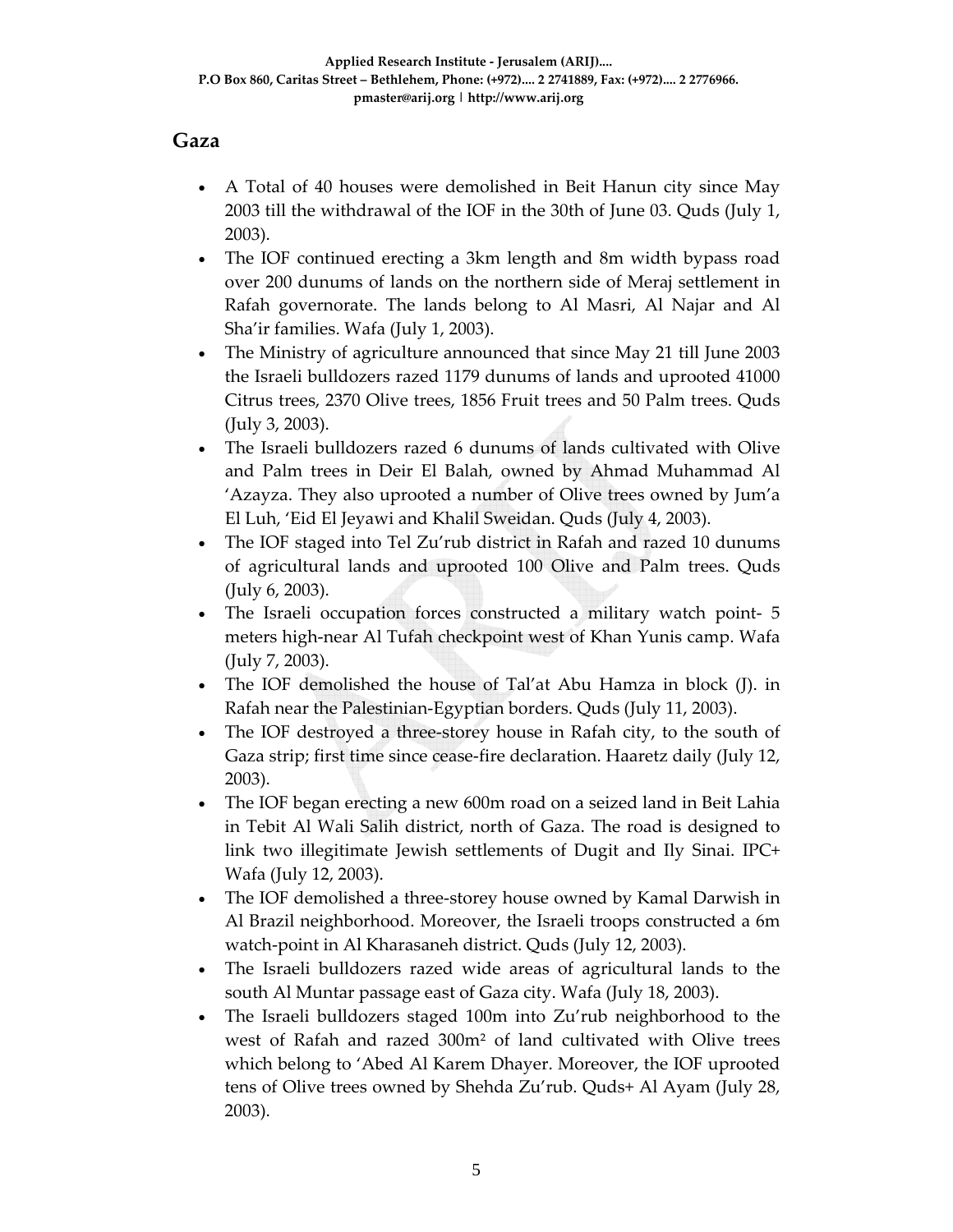• The Israeli bulldozers razed tens of dunums of agricultural land in Al Baraka district to the south of Deir Al Balah. The land belongs to Al Masdar family. Wafa (July 31, 2003).

### **Ramallah**

- The Jewish settlers took over 100 dunums of land cultivated with Olive, Almond, Wheat and Barley in Wade 'Ali, 'Ein Umm Khaled and Al‐Baq'an district in Al Lubban Ash Sharqiya village, at favor to expand Eli and Ma'ale Levona settlements. Quds (July 1, 2003).
- New Changes on the Separation Wall path to link Ariel settlement in the north with other nearby settlements in Ramallah district. Quds (July 3, 2003).
- The Israeli troops dynamited two Palestinian houses in the West Bank village of Beit Reema, near Ramallah city. The houses are owned by Ahmad and Ramiz Remawi. IPC (July 18, 2003).
- Israel is planning to build a new theme park between Beit El settlement and Givat Artez, the indiscriminate outpost, to connect the lands of Beit El and Ofra settlements, east of the governorate together. Al Ayam (July 23, 2003).
- More than 800 dunums of agricultural lands cultivated with Olive and Fruit trees were confiscated and later razed by the Israeli bulldozers in Singil city north of Ramallah district to construct a new settlement. Wafa (July 30, 2003).

### **Salfit**

- The Israeli bulldozers razed more than 40 dunums of agricultural lands, uprooted 200 Olive trees and demolished three poultries in Mas‐ ha village for the Separation Wall. The lands belong to Othman Ahmad Amer. Wafa (July 2, 2003).
- The IOF is planning to take over 8 dunums of Mas-ha agricultural lands for military purposes. The lands belong to Hani 'Abed Allah Amer and Muhammad Othman Amer and are located near El Kanah Jewish settlement northwest Mas‐ha city. Wafa (July 12, 2003).
- Deir Balout Standard School is threatened to be demolished in Salfit governorate under the pretext of not having building permits. The demolishing process also threatens the house of Khaled Hussein and the Cement factory of Muhammad 'Abed El Rahim. Al Ayam (July 23, 2003).

## **Jericho**